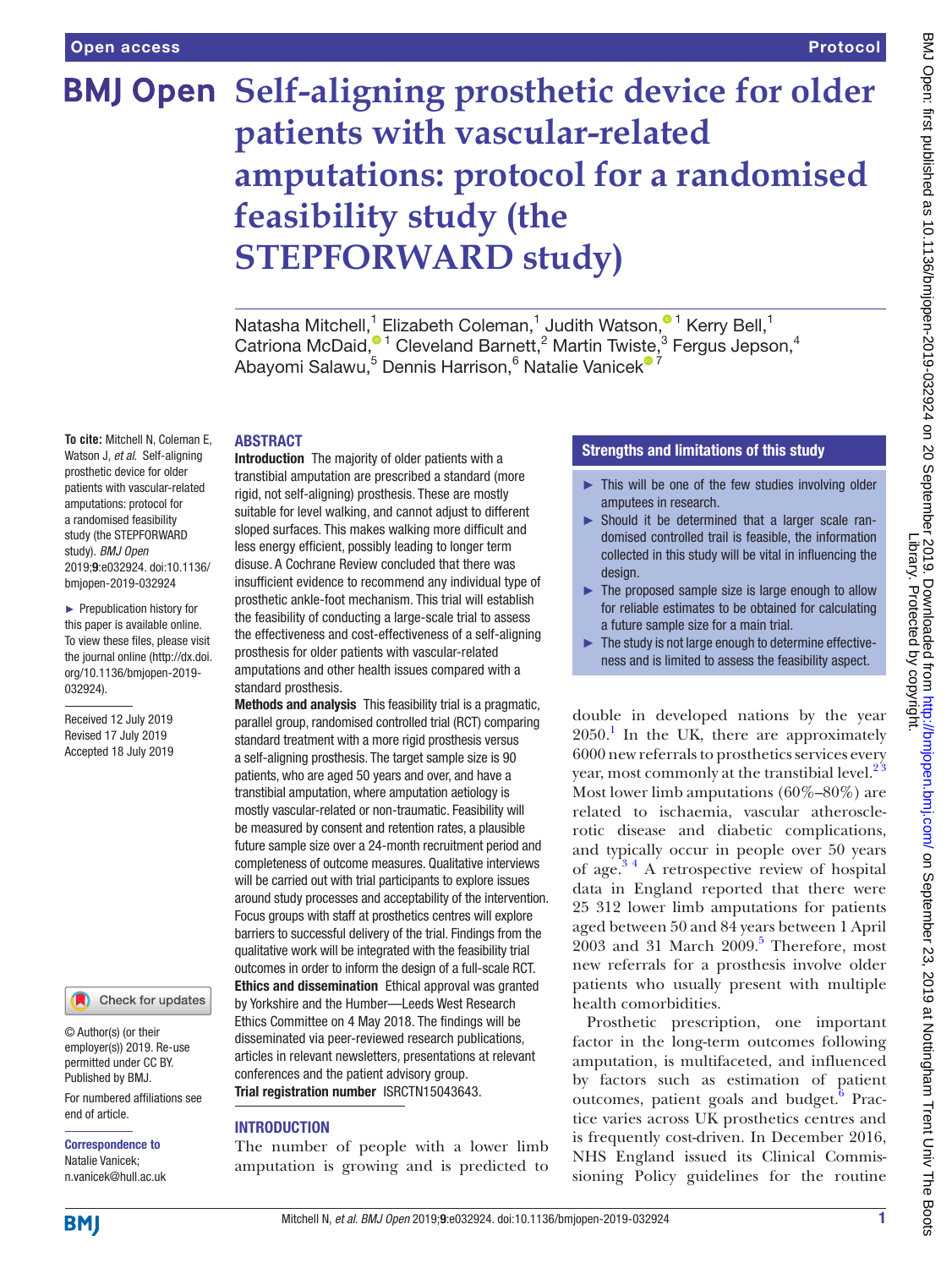prescription of microprocessor-controlled prosthetic knees for people with a transfemoral amputation.<sup>[7](#page-7-0)</sup> The recent clinical commissioning policy is ground-breaking for people with a transfemoral amputation, but presents no advantage for the prescription of a prosthesis for individuals with an amputation at the transtibial level. A Cochrane Review concluded that there was insufficient evidence from 'high-quality comparative studies for the overall superiority of any individual type of prosthetic ankle-foot mechanism' in patients with a lower limb ampu-tation.<sup>[8](#page-7-1)</sup> Subsequently, the majority of older people with a transtibial amputation, often due to vascular reasons, are prescribed a standard prosthesis, such as the non-articulated solid ankle cushioned heel (SACH), uniaxial or multiaxial prosthetic foot. These prostheses are unable to adjust to the different walking surfaces people encounter daily (ie, uneven terrain, slopes and stairs). This makes walking more difficult, less energy efficient and more tiring, and may lead to longer term disuse.

Lower limb amputation, and its associated health comorbidities (ie, disease status, age-related and amputation-related complications, pain and sedentary behaviour), present a burden for patients (and their carers). Patients often report having problems related to mobility, which subsequently impacts negatively on their independence, and socioeconomic well-being,  $910$  especially among older, vascular amputees. $\frac{11}{11}$  Identifying a suitably functional prosthesis could bring many benefits to a patient's life following amputation.

People with a lower limb amputation are an under-represented group of patients, with little research being carried out involving those aged over 50 years. We carried out a number of public involvement sessions in order to refine our study aims and identify elements of particular resonance with older individuals following their amputation. Public involvement members, who experienced reduced mobility, identified their standard prosthesis as a limiting factor in their everyday function. A poorly functioning prosthesis often contributed to sedentary behaviour, pain, more frequent visits to healthcare services, disuse of the prosthesis and possible isolation and overall poor quality-of-life.

In order to clearly identify an amputee's current and potential functional status the insurance group, Medicare, established Medicare Functional Classification Levels (also called K levels) in 1995, which is widely used internationally. It is a method of quantifying need and the potential benefit of prosthetic devices for those with a lower limb amputation. Five classification levels (K0: low functional level to K4: high functional level) were established.<sup>12</sup> An alternative classification system is the SIGAM (Special Interest Group in Amputee Medicine) developed by the British Society of Rehabilitation Medicine which measures levels of mobility (grade A: lowest mobility to grade F: highest mobility).<sup>13</sup> A self-aligning prosthesis has been designed specifically for the K2 user, categorised as 'limited mobility', to alleviate many of the patient-reported limitations of a standard prosthesis.

This prosthesis adjusts to slopes and steps via hydraulic mechanisms. A self-aligning prosthesis can improve ground clearance to avoid a fall, and aligns to secure the biological knee in individuals with a transtibial amputation, which is important for falls prevention.<sup>14</sup> Based on laboratory studies, this type of self-aligning prosthesis also has demonstrated reduced residuum-socket interface pressures,<sup>15</sup> which could alleviate pain in the residuum longer term. Although a self-aligning prosthesis is more expensive than a standard prosthesis (by approximately £800), the potential patient benefits through increased mobility, quality-of-life and fewer falls could offset future healthcare and socioeconomic costs. Previous studies have shown that more functional prostheses may offer better patient function and improve mobility in people with a lower limb amputation.<sup>1617</sup> However, these studies have not been undertaken in older patients and therefore have not considered the health comorbidities that affect older, often vascular, patients compared with younger, more active amputees.

#### Methods and analysis Aim and objectives

The primary aim of this study is to determine the feasibility of conducting a full-scale randomised controlled trial (RCT) of the effectiveness and cost-effectiveness of a self-aligning prosthesis for older patients with vascular-related amputations and other health issues compared with a standard prosthesis.

The specific objectives are to:

- ► Determine patient recruitment rates.
- Explore any barriers to recruitment and how these might be overcome from the perspective of patients.
- ► Identify the most important outcomes to the patients.
- Assess the acceptability of the study procedures to both participants and recruiting centres.
- ► Measure patient use of NHS resources over the study period.
- Identify a primary outcome measure(s) for a future main trial.
- ► Assess the completeness of follow-up data, to establish how feasible it is to collect patient-reported outcome measures.
- Measure day-to-day use of the prosthesis in both groups and measure normal physical activity through the use of wearable technologies (activity monitors).

In addition, the feasibility of a future trial will be assessed based on whether:

- ► Study consent/retention rates and proposed sample sizes indicate recruitment for the full-scale RCT is plausible within a 24-month period.
- ► Outcome measures and fidelity evaluation data are successfully collected.
- There are no significant barriers to delivery of the trial, identified by participants or recruiting centres, that cannot be overcome.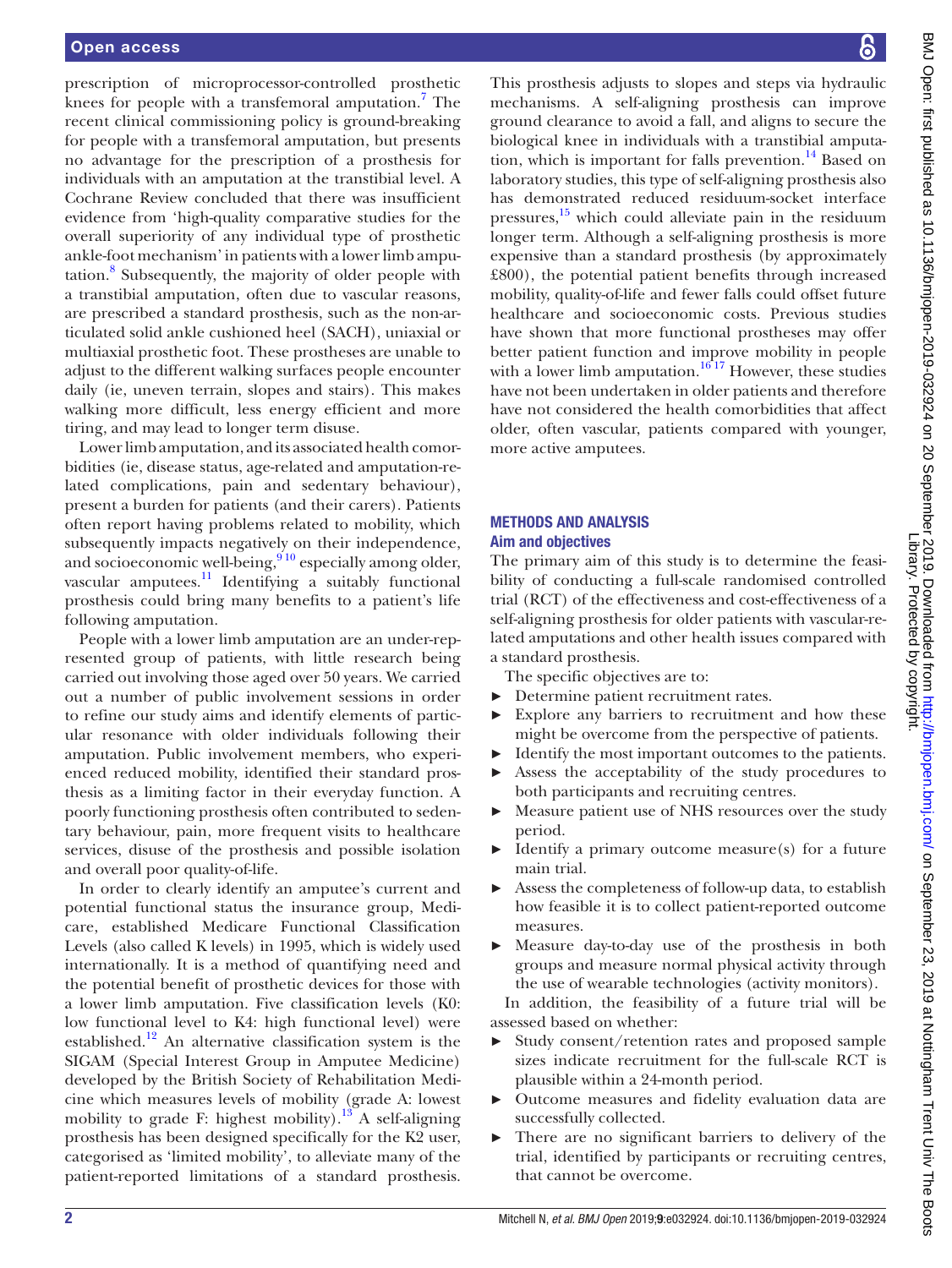**Design** The STEPFORWARD trial is a multicentre, mixedmethods, randomised controlled, open feasibility trial to assess the possibility of conducting a full-scale RCT of a self-aligning prosthesis for older patients with vascular-related amputations and other health issues compared with a standard prosthesis. The 2-year study commenced on 1 April 2018; participant recruitment started in July 2018.

# Settings and participants

Participants who meet the eligibility criteria are being recruited from multiple centres based in NHS Trusts across England.

# Inclusion criteria

A patient is deemed eligible if they meet all the following criteria:

- 1. Aged 50 years or over.
- 2. Has a unilateral amputation.
- 3. Has a transtibial amputation only.
- 4. Has an amputation due to vascular reasons (eg, diabetes, peripheral vascular disease), neurological disorders (eg, diabetic neuropathy) or life-limiting illness (eg, tumour, cancer).
- 5. Is categorised as 'limited mobility': K2 classification, or SIGAM mobility grade C or D.
- 6. Is currently using a standard prosthetic ankle-foot (eg, SACH, uniaxial, multiaxial (eg, multiflex) or other K1/K2 feet) that does not adjust to sloped surfaces and is not self-aligning.
- 7. Has been using a prosthesis for at least 12 months, with the same socket for a minimum of 3 months.
- 8. Has had a stable residual limb for at least 3 months (ie, stable in volume and without cuts or wounds; daily management of volume with socks and liners is acceptable).
- 9. Is willing to trial a new prosthesis for a 12-week period (if allocated to intervention arm).
- 10. Is able to self-complete the English language outcome measure tools (or complete with assistance).
- 11. Is able to follow the detailed verbal instructions required for the functional/clinical tests.
- 12. Is able to provide written informed consent.

# Exclusion criteria

Patients will be considered ineligible if any of the following apply:

- 1. Has contraindications of wearing their current prosthesis (eg, open wound, infection).
- 2. Has contraindications of wearing the novel prosthesis according to manufacturer's instructions (eg, body mass ≥150 kg; build height (ie, distance between distal end of socket and ground) <115 mm).
- 3. Has had a recent cerebrovascular event, such as a stroke.
- 4. Has a disease that severely affects their memory, such as dementia or Alzheimer's.

## Sample size

This research is a feasibility RCT and therefore does not have a primary outcome measure to inform a power calculation. Sample sizes of between 24 and 70 have been recommended for feasibility trials to allow for the reliable estimation of a SD for use in future sample size calculations.[18 19](#page-7-9) We plan to recruit a total of 90 patients in this study over a 16-month timeframe. Allowing for a 20% attrition rate we intend to have 72 patients in the final analysis.

# Randomisation

Following the completion of all baseline measures, participants will be randomised into one of two trial arms: standard prosthesis (standard treatment) or self-aligning prosthesis (novel treatment). Randomisation will be performed by the York Trials Unit. Participants will be individually randomised and stratified according to prosthetics centre on a 1:1 basis.

### **Blinding**

By the nature of the interventions used within this study, blinding of the participants and investigators is not possible and procedures for breaking codes/unblinding are not necessary.

# Intervention and standard treatment

# Novel treatment

The self-aligning ankle-foot prosthesis is called the Avalon-K2, manufactured by Blatchford and Sons, UK (Patent reg: 5336386). The prosthesis is already commercially available and may be prescribed under the NHS.

Following randomisation, participants in the novel treatment group will have an initial meeting with their regular prosthetist for fitting of the novel prosthesis. Once fitted with the self-aligning prosthesis, participants will be asked to acclimatise and ambulate with it as they would normally with any new prosthesis for approximately 12 weeks after fitting (intervention period). They will be offered physiotherapy sessions, to ensure their ability to ambulate safely with the new prosthesis, based on clinical need.

Participants in the novel treatment group will be given the option to keep using the novel prosthesis after the trial has completed or return to their original prosthesis.

# Standard treatment

Participants in the standard treatment group will continue using their normal ankle-foot prosthesis. Participants in this group will continue to receive standard treatment and have access to all clinical services as normal. Standard treatment usually consists of routine visits to the consultant and/or patient-initiated visits (ie, normal prosthetics maintenance, and/or trouble-shooting due to prosthesis malfunction). This group will be asked to go about their normal daily routine wearing their standard prosthesis for 15 weeks (intervention period plus additional 3 weeks to allow for ordering and fitting of new prosthesis for participants in the novel group).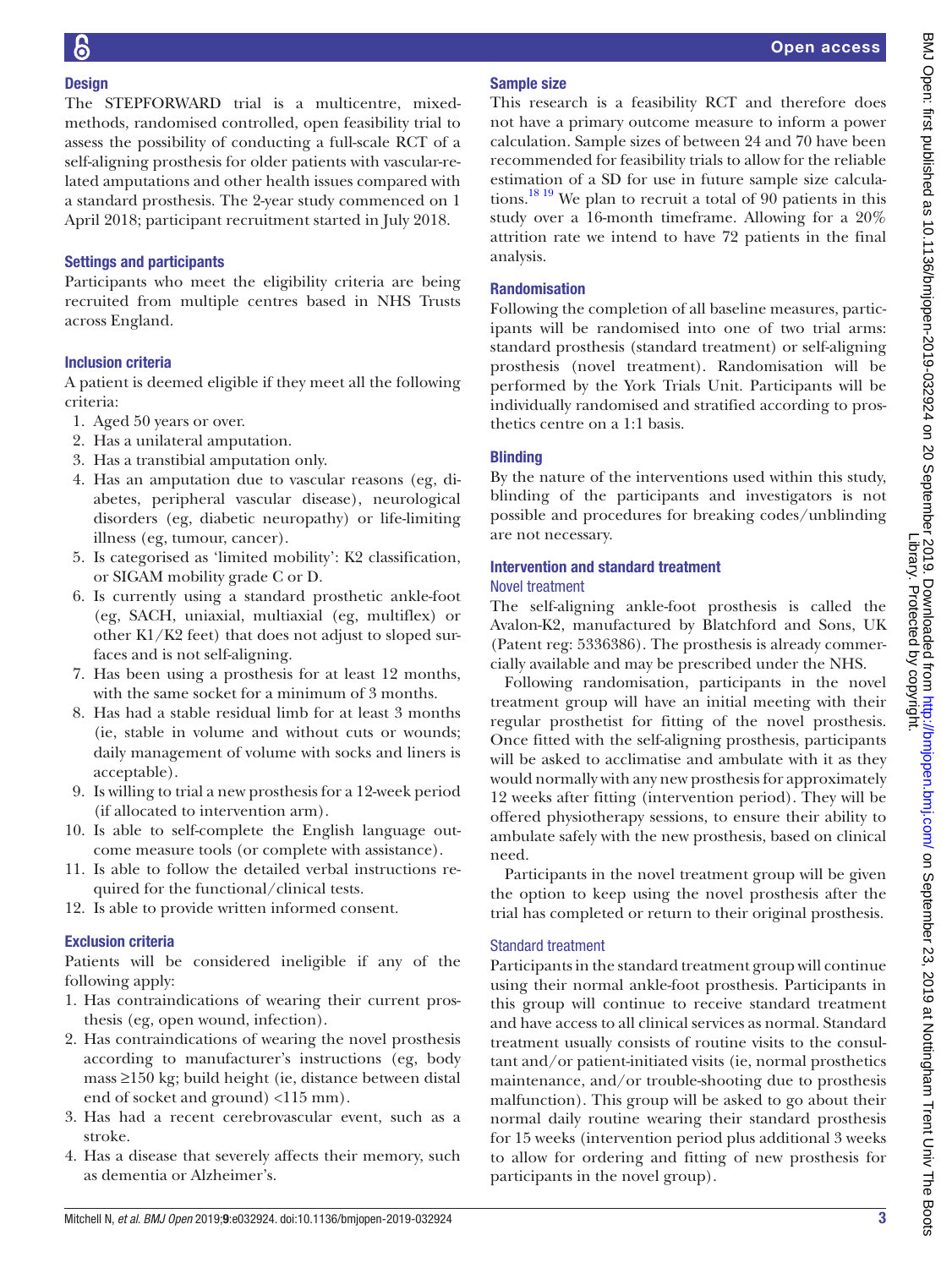

<span id="page-3-0"></span>Figure 1 The STEPFORWARD study flowchart.

Participants in the standard treatment group will not be offered to sample the self-aligning prosthesis at the end of the trial as it is not known whether the novel prosthesis is better and more acceptable to patients than the standard prosthesis.

#### Participant identification and recruitment process

All patients with a unilateral, transtibial amputation due to non-traumatic reasons will be screened for eligibility. The practicalities of using the eligibility criteria will be assessed to inform the criteria that may be subsequently used in a main trial. Prospective participants will be identified via two main methods: during a routine clinical visit or via screening of the patient database [\(figure](#page-3-0) 1).

#### In clinic

Potentially eligible patients attending for their routine appointment to the prosthetics centre will be approached and given a study invitation pack. Patients may complete a Consent to Contact form during their routine appointment, and be screened by a member of their multidisciplinary team (MDT) as soon as possible thereafter. Alternatively, patients may take the pack away to read through, and return their Consent to Contact form in the post. Then, the enrolment process will follow the one outlined for those identified via database screening.

#### Database screening

A member of the patient's routine MDT and/or prosthetics centre manager will screen the prosthetics centre's database for suitable patients according to the inclusion criteria. Potential participants will be posted a study invitation pack. They will be asked to read through the documents and return the Consent to Contact form if they wish to be contacted about the trial. If no Consent to Contact form is received, patients will be contacted by the prosthetics centre approximately 2 weeks after expected receipt of the invitation pack.

Alternatively, on receipt of the patient's Consent to Contact form, a member of the MDT will contact the patient and complete the first section of the Screening Form over the telephone. If potentially eligible, the patient will be invited to make an appointment in clinic for a face-to-face screening to check eligibility and complete the outstanding screening questions. If eligible, patients will follow the consent process.

Some patients may not meet all of the inclusion criteria at the initial screening and would be eligible for a rescreen for two reasons: patient has not yet had a stable residual limb for at least 3 months, or they presently have a contraindication for wearing their current prosthesis. They will be contacted after 3 months to reassess their eligibility unless they explicitly request otherwise. Patients will only be rescreened for eligibility once.

#### Study visits and follow-up

Data will be collected from participants at four time points.

#### Screening visit

Initial screening may be conducted by telephone, but all prospective participants must have a final face-to-face screening at their prosthetics centre by a member of their normal MDT for eligibility. Informed consent will be sought from eligible patients by an MDT member and according to Good Clinical Practice guidelines.

#### Baseline assessment

All consenting participants will be asked to complete a baseline questionnaire and undergo four clinical assessments at the prosthetics centre. They will be loaned an activity monitor (activPAL4, PAL Technologies Ltd, Glasgow, UK), which will be fitted onto their prosthesis for 1 week after the baseline assessment. After this, they will be requested to remove it and return it via post. The activity monitor will quantify the time spent during walking activities and the number of daily steps taken, using their standard prosthesis.

#### Interim follow-up

All participants will be posted a questionnaire pack mid-way through the intervention period (week 9 post-randomisation). They will be asked to complete and return the questionnaires in a prepaid return envelope.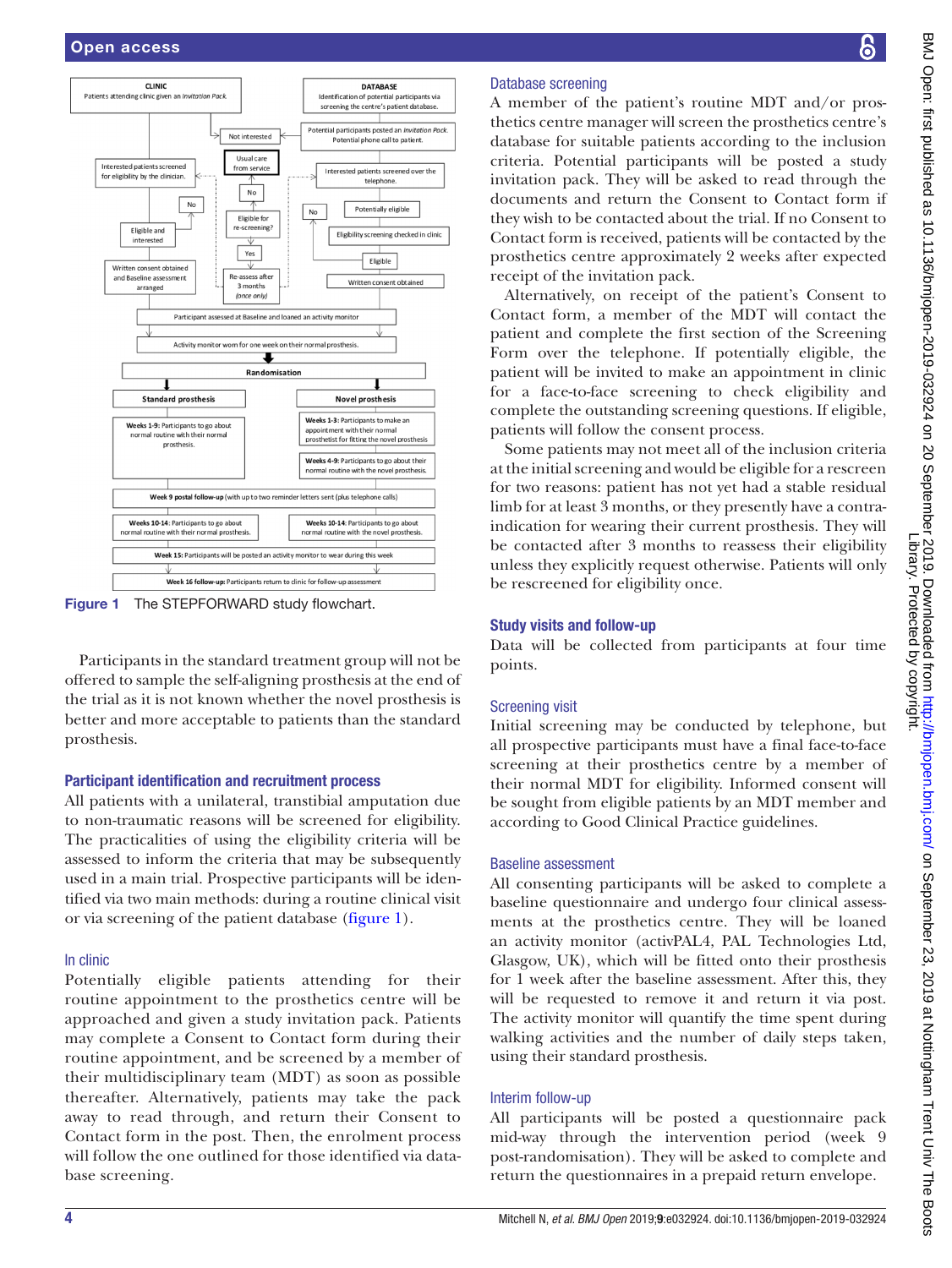<span id="page-4-0"></span>

| Trial activity and data collection time points<br><b>Table 1</b> |                           |                                           |                                          |                                         |                                                  |                           |
|------------------------------------------------------------------|---------------------------|-------------------------------------------|------------------------------------------|-----------------------------------------|--------------------------------------------------|---------------------------|
|                                                                  | Screening                 | <b>Baseline assessment</b><br>(in clinic) | <b>Prosthetic fitting</b><br>(weeks 1-3) | Week 9 follow-up<br>assessment (postal) | Week 15 assessment Week 16 follow-up<br>(postal) | assessment (in clinic)    |
| <b>Eligibility screening</b><br>form                             | $\boldsymbol{\mathsf{x}}$ |                                           |                                          |                                         |                                                  |                           |
| Consent                                                          |                           | $\mathsf{x}$                              |                                          |                                         |                                                  |                           |
| Questionnaires                                                   |                           |                                           |                                          |                                         |                                                  |                           |
| Demographics                                                     |                           | $\boldsymbol{\mathsf{x}}$                 |                                          |                                         |                                                  |                           |
| $LCI-5$                                                          |                           | $\mathbf{x}$                              |                                          | $\mathbf x$                             |                                                  | $\mathbf{x}$              |
| Houghton                                                         |                           | X                                         |                                          | X                                       |                                                  | X                         |
| EQ-5D-5L                                                         |                           | $\mathbf{x}$                              |                                          | $\mathbf{x}$                            |                                                  | $\mathbf{x}$              |
| PROMIS 3a and 8a                                                 |                           | X                                         |                                          | X                                       |                                                  | X                         |
| Healthcare resource<br>use                                       |                           | $\boldsymbol{\mathsf{x}}$                 |                                          | $\boldsymbol{\mathsf{x}}$               |                                                  | $\boldsymbol{\mathsf{x}}$ |
| Clinical assessments                                             |                           |                                           |                                          |                                         |                                                  |                           |
| 2mWT                                                             |                           | $\mathbf{x}$                              |                                          |                                         |                                                  | $\mathbf{x}$              |
| <b>TUG</b>                                                       |                           | X                                         |                                          |                                         |                                                  | X                         |
| <b>TUDS</b>                                                      |                           | $\mathbf x$                               |                                          |                                         |                                                  | $\mathbf{x}$              |
| <b>BBS</b>                                                       |                           | X                                         |                                          |                                         |                                                  | X                         |
| 1 week activity monitor                                          |                           | $\mathbf x$                               |                                          |                                         | $\boldsymbol{\mathsf{x}}$                        |                           |
| Novel prosthesis<br>treatment group only                         |                           |                                           | X                                        |                                         |                                                  |                           |

BBS, Berg Balance Scale; LCI-5, Locomotor Capabilities Index-5; PROMIS, Patient-Reported Outcomes Measurement Information System; TUDS, Timed Up and Down Stair test; TUG, Timed Up and Go test; 2mWT, 2 min walk test.

#### Final follow-up

Participants will be posted an activity monitor in the week prior to their final follow-up assessment (15 weeks post-randomisation), and asked to fit the activity monitor onto their prosthesis to monitor their daily stepping with the prosthesis they are currently using. The activity monitor will be removed when the participant attends the prosthetics centre for their final study visit. Participants will also be asked to complete the same questionnaire and clinical assessments as they did at baseline.

#### Outcome measures

[Table](#page-4-0) 1 details the information to be collected according to time points. The participant questionnaires include the following.

- $\blacktriangleright$  Locomotor Capabilities Index-5.<sup>[20](#page-7-10)</sup>
- ► Houghton Scale—prosthetic use in people with lower extremity amputations.<sup>[21](#page-7-11)</sup>
- Patient-Reported Outcomes Measurement Information System (PROMIS) Short-Form v1.0 Pain (3a and 8a) questionnaires.<sup>22</sup>
- $EQ-5D-5L.<sup>23</sup>$  $EQ-5D-5L.<sup>23</sup>$  $EQ-5D-5L.<sup>23</sup>$
- Bespoke health resource use questionnaire.

The four clinical assessments will be carried out at baseline with the participant wearing their standard prosthesis and repeated at final follow-up, wearing whichever prosthesis they are using at the time. Participants may also use their regular walking aid and choose not to attempt some assessments. The assessments are as follows.

- 2-min walk test. $24$
- Timed-Up and Go test.<sup>[25](#page-7-15)</sup>
- Timed-Up and Down test.<sup>[26](#page-7-16)</sup>
- Berg Balance Scale.<sup>[27](#page-7-17)</sup>

#### Qualitative data collection

Semi-structured interviews will be undertaken with 20–25 participants to explore their experience of being involved in the trial, acceptability of the study design, randomisation and other study processes, and acceptability of the intervention. Participants will be purposively selected, we aim to sample approximately 8–10 participants from each of the novel prosthesis and standard prosthesis arms, and approximately five patients who declined to participate or dropped out of the trial to explore reasons for non-participation. We appreciate that the non-participant group may be difficult to reach and will only approach individuals who, at the time they declined to participate, indicated they were happy to be contacted with a view to being potentially interviewed. Purposive selection will ensure maximum variation across the sample with regard to age and gender. The proposed sample of interviewees is likely to achieve data saturation whereby similar themes emerge. $2829$  A flexible interview schedule will be developed.

Focus groups will also be conducted with staff (including clinicians, physiotherapists, prosthetists and centre managers) at each participating prosthetics centre to discuss any barriers to successful delivery of the trial. Findings from the qualitative work will be integrated with the feasibility trial outcomes in order to inform the design of a full-scale RCT.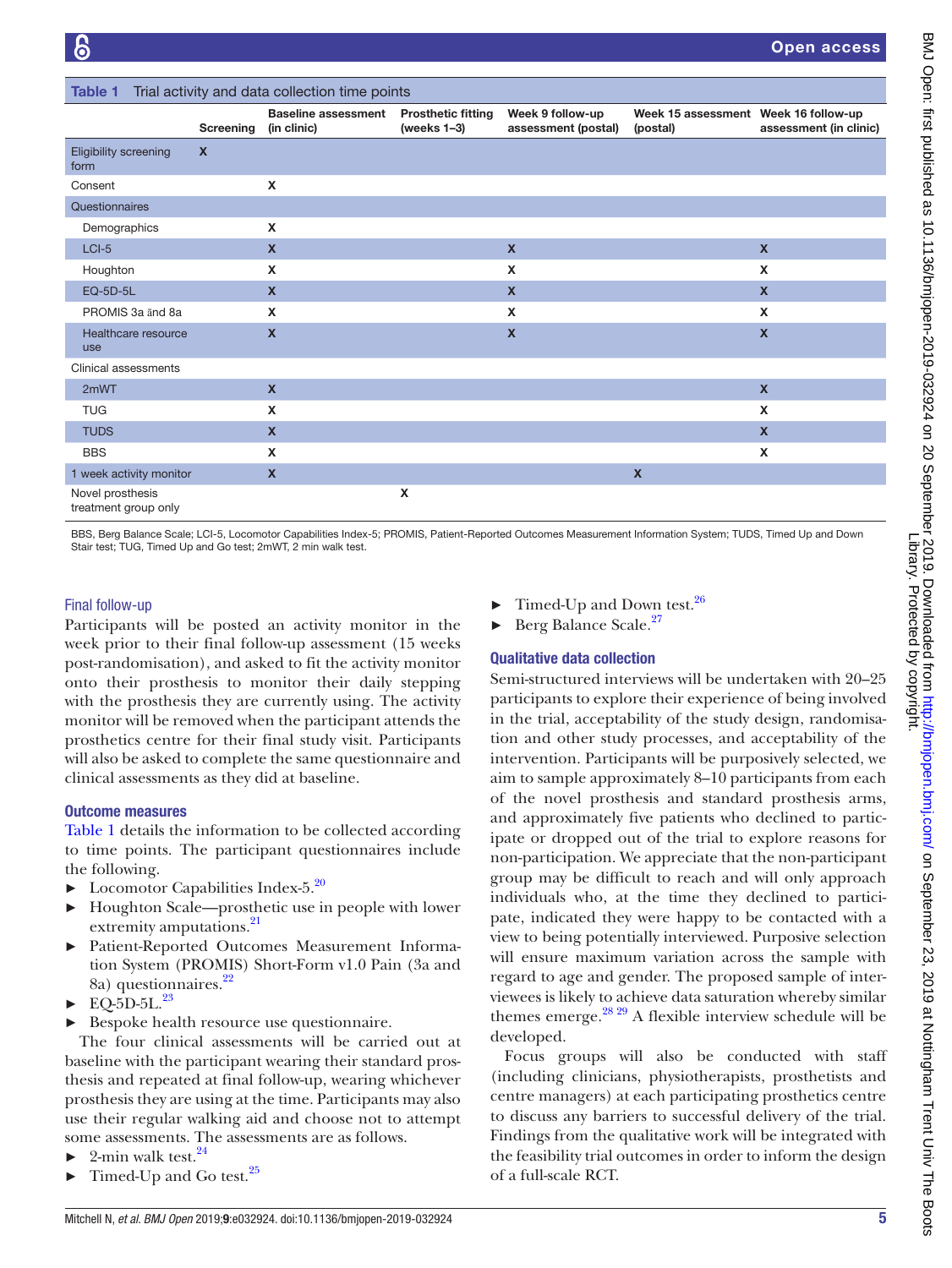All interviews and focus groups will be audio recorded with permission. Recordings will be transcribed verbatim by approved transcribers and anonymised. A second researcher will check a sample of data transcripts against the audio recordings for accuracy, and will interrogate the validity of the coding against the raw data. Data will be entered into appropriate software for thematic analysis.

#### Statistical analyses

A statistical analysis plan detailing intended analyses will be drafted before the completion of data collection. The trial will be reported according to the CONSORT guidelines for feasibility and pilot trials and the flow of participants through the trial will be detailed in a CONSORT flow diagram.

Baseline data will be summarised by trial arm, as randomised, with no formal comparison between the groups. Continuous data will be reported descriptively (mean, SD, median, minimum, maximum and number missing), and categorical data by counts and percentages. No formal statistical analyses will be undertaken as this is a feasibility study. Completion rates of all the clinical outcome measures will be reported by trial arm and overall.

The recruitment rate will be reported monthly, and overall, by centre. An average monthly recruitment rate will be calculated, and a 95% CI will be estimated from the data collected. This could be used to inform recruitment rates per site in a future main trial and determine if an adequate sample could be recruited in ≥24 months in a larger trial. The number of eligible patients will be summarised overall, by site, using counts and percentages. Reasons for ineligibility will be detailed in the CONSORT diagram. The following will also be reported, the proportion of:

- ► Eligible patients approached for consent.
- ► Patients approached who provide consent.
- Patients approached who do not provide consent.
- ► Patients providing consent who are randomised.
- Patients dropping out between randomisation and follow-up.

#### Health economic analysis

A full cost-effectiveness analysis will not be undertaken as part of the current study. Rather, the work will identify the feasibility of collecting the data, needed for an economic analysis of a full-scale trial. Health service resource use will be collected from participants using a bespoke questionnaire that will include items such as hospital attendances and admissions and also primary care visits (eg, GP, physiotherapist and prosthetist). The costing approach will be undertaken from an NHS perspective and unit costs will be derived from established national costing sources such as NHS Reference Costs<sup>30</sup> and Personal Social Services Research Unit costs of health and social care.<sup>31</sup> The costs of providing the novel prosthesis will be estimated and the potential resource implications versus the standard prosthesis will be explored.

#### Safety measurements

Adverse events (AEs) related to the prosthesis only, and any serious adverse event (SAE), will be recorded throughout the study. Intensity and relationship to the study intervention will be described. Ongoing review of AEs and SAEs will take place during monthly Trial Management Group (TMG) meetings, discussed with the Patient Advisory Group (PAG) and Trial Steering Committee (TSC), and reported to the sponsor and ethics committee in line with their guidelines. Participants may withdraw from the study at any time without influencing their future care or treatment.

#### Trial monitoring and oversight

Due to the low risk nature of this trial, there will be one independent steering and monitoring committee to undertake the roles traditionally undertaken by the TSC and Data Monitoring and Ethics Committee. This Trial Steering and Monitoring Committee will comprise of independent members including a Chair, a statistician, one other independent person, and a member of the PAG.

The TMG, comprising the chief investigator, the York Trials Unit and coinvestigators, will provide overall management of the study. York Trials Unit is responsible for project management. We will establish a PAG with between four and eight members that will meet a minimum of five times over the duration of the project. The PAG is a group of independent patients with an amputation and their carers, whose role is to support and advise the TMG on all aspects of the study and to facilitate its progress and management.

#### Patient and public involvement

Three funded patient and public involvement (PPI) events were carried out at the recruiting sites to inform the development of this study. The PPI events helped to identify the objectives for the feasibility study, specify outcomes that are significant to this patient population, and share views on the randomisation process. This has enabled the team to prioritise outcome measures related to amputee patient function and well-being, and explore how to introduce the study to potential participants while taking into account their valid concerns about randomisation.

#### Data collection, integrity and management

Data will be collected through paper questionnaires identified by a unique identification number only (ie, the participant identification number in all manual and electronic files). Each site will hold data according to the General Data Protection Regulation (May 2018). A Trial Enrolment Log at the sites will list the participant identification numbers. York Trials Unit will maintain a list of participant identification numbers for all trial patients at each site.

All paper documents will be stored securely. All information collected will be stored on a secure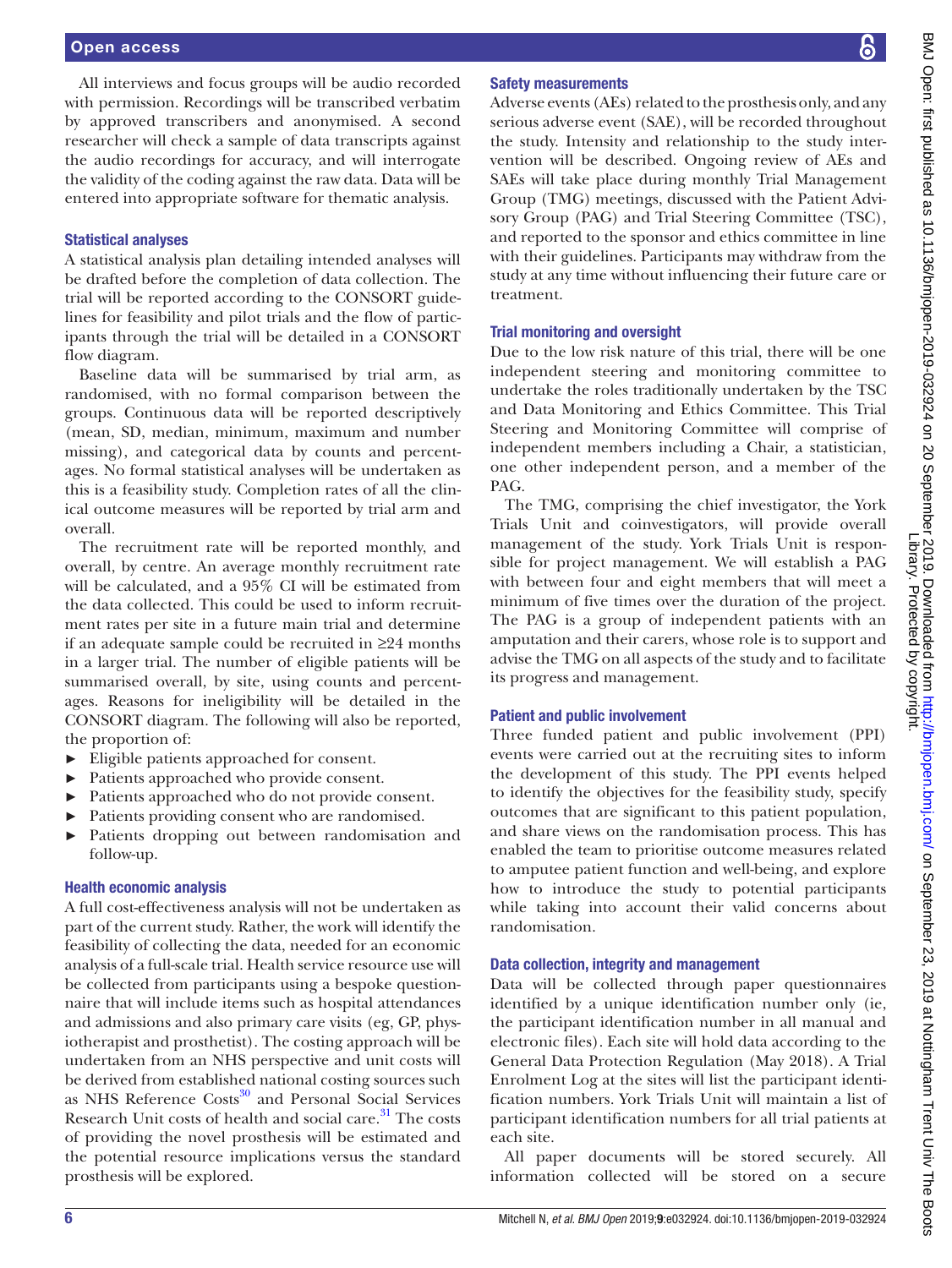password-protected server located at the University of York, for the purpose of assisting in follow-ups during the study and will be kept strictly confidential.

The confidentiality of participants and staff interviewed during the qualitative interviews will be ensured by assigning a unique participant number to electronic sound files and transcripts, known only to the qualitative researcher and appropriate members of the research team. Any quotes published will be anonymous. All data collected will be archived for ten years following the end of the study.

#### Ethics and dissemination

Yorkshire and The Humber—Leeds West Research Ethics Committee granted ethical approval for this study on 4 May 2018. Since the study started, the Health Research Authority approved three substantial amendments to the protocol which are included in the final version reported here.

- 1. Inclusion of clear written and pictorial instructions for fitting the activity monitor to the participant's prosthesis.
- 2. Alteration to the recruitment process such that staff at the local prosthetics centre could contact a potential participant after invitations packs had been sent to them.
- 3. Inclusion of a cover letter to accompany the participant information sheet for the qualitative interview aspect of the study.

The proposed study will be conducted in accordance with the Medical Research Council Guidelines on Good Clinical Practice in Clinical Trials.

The results will inform the design and delivery of a definitive RCT. The findings from this study will be presented to relevant groups such as the British Association of Chartered Physiotherapists in Amputee Rehabilitation (BACPAR) and the British Association of Orthotists and Prosthetists (BAPO). Participants will be informed of the outcome of the study. With the help of our PAG representatives, the findings will be disseminated to participants, other patients and their carers, and relevant patient support groups, including national charities supporting individuals following limb loss. The results will also be submitted to the funders, peer-reviewed journals, presented at relevant meeting/conferences, including participating recruitment sites.

#### **CONCLUSION**

There is limited robust evidence about the benefits of prescribing a self-aligning prosthesis for patients over the age of 50 years, who are predominantly prescribed a standard (ie, more rigid) prosthesis. The outcomes from this study will inform a larger fully powered RCT designed to determine the effectiveness of a self-aligning prosthesis in improving a patient's daily mobility.

#### Author affiliations

<sup>1</sup>York Trials Unit, Department of Health Sciences, University of York, York, UK <sup>2</sup>School of Science and Technology, Nottingham Trent University, Nottingham, UK <sup>3</sup>United National Institute for Prosthetics & Orthotics Development, University of Salford, Salford, UK

4 Specialist Mobility Rehabilitation Centre, Lancashire Teaching Hospitals NHS Foundation Trust, Preston, UK

5 Disability Medicine and Rehabilitation Unit, Hull University Teaching Hospitals NHS Trust, Hull, UK

6 Public involvemment member, Hull, UK

<sup>7</sup>Department of Sport, Health and Exercise Science, University of Hull, Hull, UK

Acknowledgements The authors would like to thank the members of the Patient Advisory Group (PAG): Dennis Harrison, Peter Wignall, Anthony Gick and Kevin Waller for their invaluable advice on many aspects of the project.

Contributors NV led on the conception, design and writing of the study. NM led on the writing of the study protocol with substantial contributions to the design, writing, critical review of intellectual content and final manuscript approval from NV, EC, JW, KB, CMcD, CB, MT, FJ, AS and DH. All authors agree to be accountable for their work. As Chief Investigator, NV takes overall responsibility for the work. EC provided statistical expertise in the study design and development stages of the project and the protocol. NM, JW, and CMcD made substantial contributions to the trial design and management. DH provided particular input to PPI. KB was specifically responsible for the health economic aspects of the study design and CB, MT, FJ and AS were responsible for providing expert clinical support.

Funding Hull University Teaching Hospitals NHS Trust are the sponsors on behalf of the funder, who is the NIHR as stated below. This paper presents independent research funded by the National Institute for Health Research (NIHR) under its Research for Patient Benefit (RfPB) Programme (Grant Reference Number PB-PG-0816-20029). Blatchford and Sons (UK) have provided the prosthetic feet examined in this research at no cost. The prosthetic feet are currently commercially available devices. Blatchford and Sons have had no part in the study design, nor are they involved directly in the research, its subsequent analysis and ultimate dissemination.

Disclaimer The views expressed are those of the author(s) and not necessarily those of the NHS, the NIHR, the Department of Health and Social Care, or Blatchford and Sons.

Competing interests None declared.

Patient consent for publication Not required.

Ethics approval Ethical approval by Yorkshire and The Humber – Leeds West Research Ethics Committee (IRAS project ID 232950; REC reference 18/YH/0089) and HRA approval were obtained on 4 May 2018.

Provenance and peer review Not commissioned; peer reviewed for ethical and funding approval prior to submission.

Open access This is an open access article distributed in accordance with the Creative Commons Attribution 4.0 Unported (CC BY 4.0) license, which permits others to copy, redistribute, remix, transform and build upon this work for any purpose, provided the original work is properly cited, a link to the licence is given, and indication of whether changes were made. See: [https://creativecommons.org/](https://creativecommons.org/licenses/by/4.0/) [licenses/by/4.0/](https://creativecommons.org/licenses/by/4.0/).

#### **REFERENCES**

- <span id="page-6-0"></span>1. Ziegler-Graham K, MacKenzie EJ, Ephraim PL, *et al*. Estimating the prevalence of limb loss in the United States: 2005 to 2050. *[Arch Phys](http://dx.doi.org/10.1016/j.apmr.2007.11.005)  [Med Rehabil](http://dx.doi.org/10.1016/j.apmr.2007.11.005)* 2008;89:422–9.
- <span id="page-6-1"></span>2. Limbless Statisitcs, annual report 2011-2012. University of Salford, UK. UNIPOD – United National Institute for Prosthetics & Orthotics Development; 2015.
- <span id="page-6-2"></span>3. National Amputee Statistical Database (NASDAB). The amputee statistical database for the United Kingdom 2006/07. Information Services Division NHS Scotland; 2009.
- 4. Dillingham TR, Pezzin LE, MacKenzie EJ. Limb amputation and limb deficiency: epidemiology and recent trends in the United States. *[South Med J](http://dx.doi.org/10.1097/00007611-200208000-00018)* 2002;95:875–83.
- <span id="page-6-3"></span>5. Ahmad N, Thomas GN, Gill P, *et al*. Lower limb amputation in England: prevalence, regional variation and relationship with revascularisation, deprivation and risk factors. A retrospective review of hospital data. *[J R Soc Med](http://dx.doi.org/10.1177/0141076814557301)* 2014;107:483–9.
- <span id="page-6-4"></span>6. Sansam K, O'Connor RJ, Neumann V, *et al*. Clinicians' perspectives on decision making in lower limb amputee rehabilitation. *[J Rehabil](http://dx.doi.org/10.2340/16501977-1791)  [Med](http://dx.doi.org/10.2340/16501977-1791)* 2014;46:447–53.